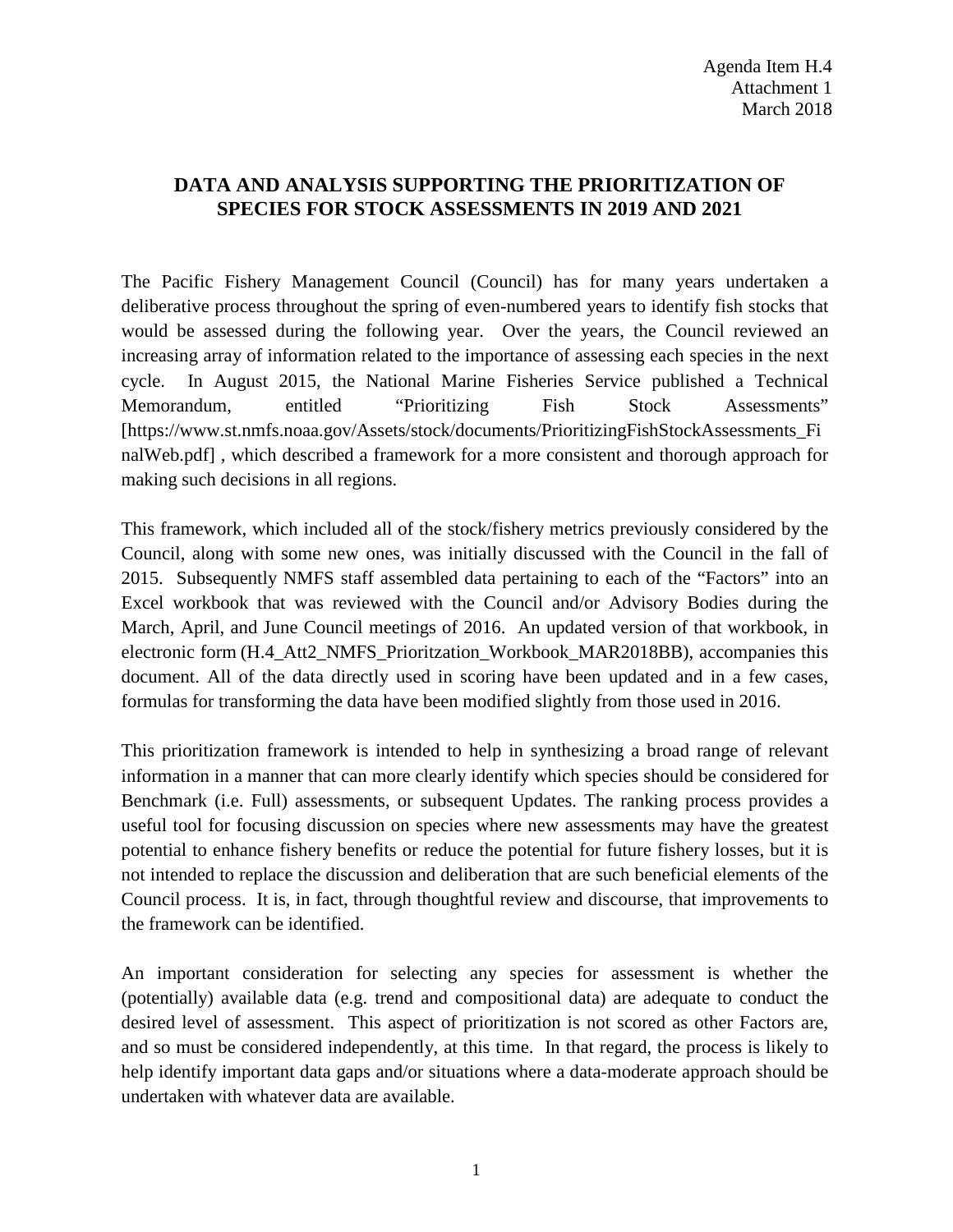The scoring and weighting of Factors in the workbook should still be considered as a work in progress, particularly as we consider its ability, as currently configured, to provide useful insight into priorities in subsequent cycles, as requested by the Council. There may be important considerations that are not encompassed by any of the existing factors, or the processes by which Factor Scores are derived or weighted may not yet yield rankings that reflect the best judgments of the Council's outstanding consensus process. As consideration of priorities for 2019 are considered this spring it will be important to identify any important disconnects and discuss means of improving the implementation of the framework.

The Excel workbook that accompanies this document begins with an Overview tab, followed by one listing species that are included in or excluded from the detailed data analysis, along with some supporting documentation, and a Summary tab in which the Factor Scores are assembled and multiplied by a set of weights, resulting in a total score and ranking. Following the Summary tab, there is a series of tabs that document the development of each Factor Score New this year is an implementation of the Ecosystem Importance Factor, identified in the NOAA Tech. Memo, which was abandoned last cycle, due to a lack of time and clear vision for scoring ecosystem importance. Descriptions of the content and issues associated with each tab, along with the source of data and information used in scoring each Factor, are provided below.

#### **Descriptions of Excel workbook Tab contents**

#### **Overview**

The Overview tab includes a table which lists all of the Factors, the information source(s) and basis for scoring each Factor. The scoring approach or formula, if applicable, is presented to the right of a Factor. As noted above, the Ecosystem Importance Factor has now been included, and also contributes, to the determination of assessment frequency. The Non-Catch Value Factor has been removed, since it did not appear to provide a meaningful and quantifiable means for differentiating species. The graphs containing stock trends from the trawl survey and prior assessments, provided in the Trends tab, have not yet been updated since 2016. Additional or updated graphs (through 2016) will be among the supplemental materials submitted prior to the March Council meeting. Trawl survey data for 2017 are not expected to be available until later in the spring, but should be available in time for inclusion in the final package for the June meeting.

## **Species**

The purpose of the Prioritization exercise is to identify species that are strong candidates for a benchmark or update assessment during the next two cycles (2019 and 2021), or potentially an intermediate-level assessment. In order to qualify as a strong candidate, a stock should have at least some fishery importance and sufficient data to provide useful indices and compositional information for an assessment. While periodic review of fishing mortality, to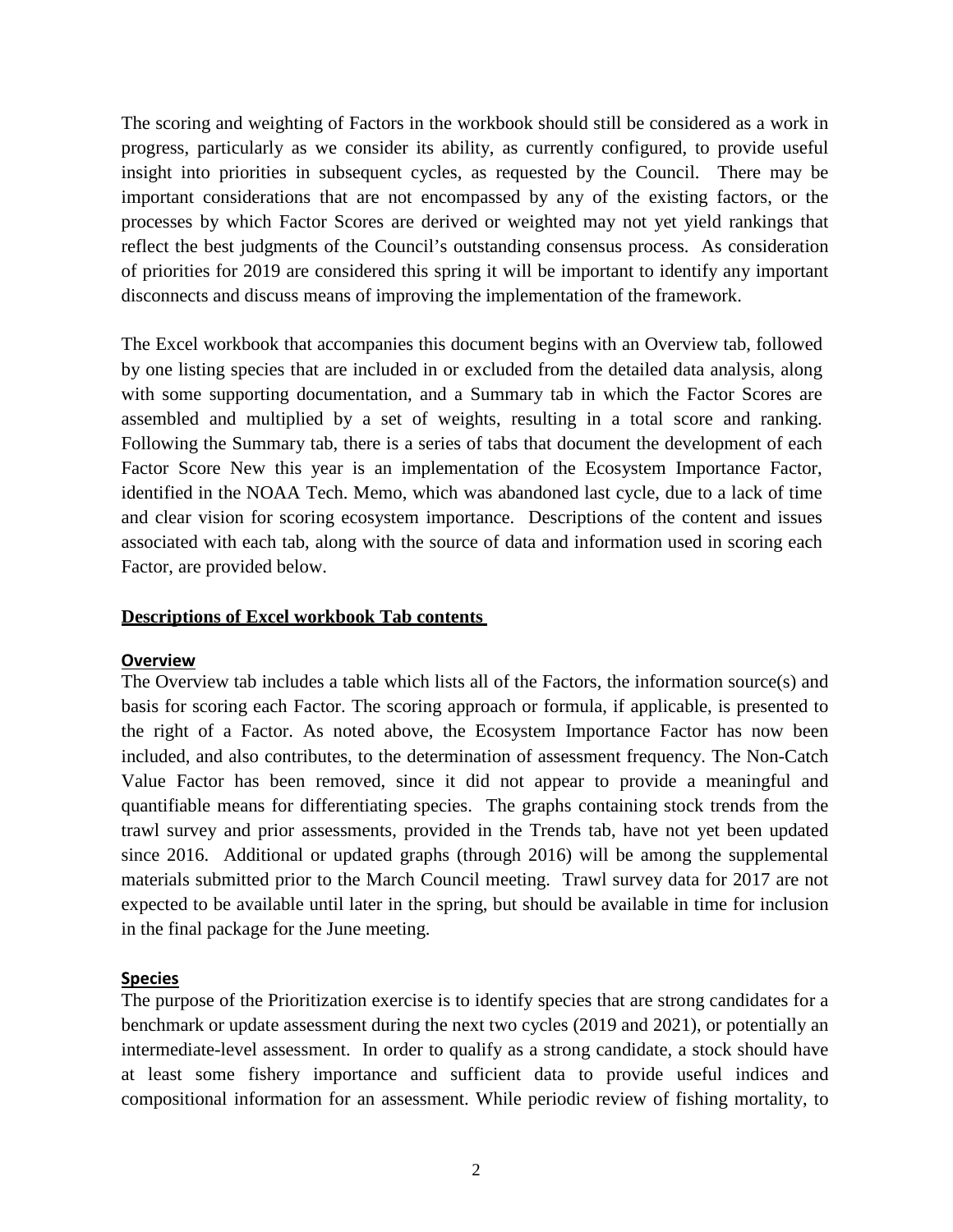determine if a dire situation might elevate the importance of assessing a species, should be conducted, paring down the number of species on which the Council family should focus is of considerable value. Even with the exclusion of species that have little fishery importance, and in most cases little data with which to conduct an age-structured assessment, well over half of the species in the FMP have been retained for detailed review and evaluation (58 this cycle vs 71 last cycle).

The upper section of the Species tab lists the species which are included on every subsequent tab in the workbook. In an effort to allow the Council family to evaluate the appropriateness of this prescreening, a summary of various data elements are presented which bear on the importance and ability to assess the excluded species. These data include a 3-year average of fishing mortality and OFL (or OFL contribution) attainment, significance to commercial and recreational fisheries, a summary of commercial and recreational samples (length and age structures), as well as a metric of the adequacy of commercial length sampling, and a 4-year summary of average encounter rates and sample collection aboard NWFSC trawl surveys.

We have conducted at least one Benchmark or Update assessment for 35 species since 2005, although the most recent assessments for two of those have been data-limited. Even with an increased use of Updates in the future, it is not clear how many species can be provided agestructured assessments, while maintaining *no more than* a 6-10-year cycle for previouslyassess species. There are certainly 'interesting' cases among the excluded species, but few of them seem likely to generate sufficient interest to support an assessment with a STAR Panel review.

## **Commercial Importance**

The commercial importance score is based on the coastwide ex-vessel revenue generated by commercial landings of groundfish during the period 2012-16. The raw revenue amounts have a very large range (from \$0 to \$118 million) and so a transformation is used to compress the distribution and reduce the differences between species. In the 2016 prioritization analysis, a 2-stage logarithmic transformation was used to compress the distribution and rescale so that the largest score was equal to 10. This approach led to a very slow drop-off in scores with decreases in revenue. For example revenues equal to 10% and 1% of the largest amount received scores of 8 and 6. A revised approach is proposed this cycle, in which the revenue amount is exponentiated to the 0.18 power [Initial\_Value<sub>i</sub>=Revenue<sub>i</sub>)<sup>(0.18)</sup>], with a simple multiplicative scalar used to achieve a maximum score of 10  $[Score_i=Initial\_Value_i$  \*  $10/(\text{Initial\_Value}_{\text{MAX}})$ . In contrast to the 2016 approach, species with revenue 10% or 1% of the largest amount would receive scores of 6.61 and 4.37. All commercial revenue data were obtained from PacFIN on 1/16/2018, using the online Explorer Tool. Revenue amounts included in this tab's scoring do not include sales of Tribally-caught groundfish. Those are included in the Tribal tab. Since Pacific hake is not included in this exercise, sablefish is the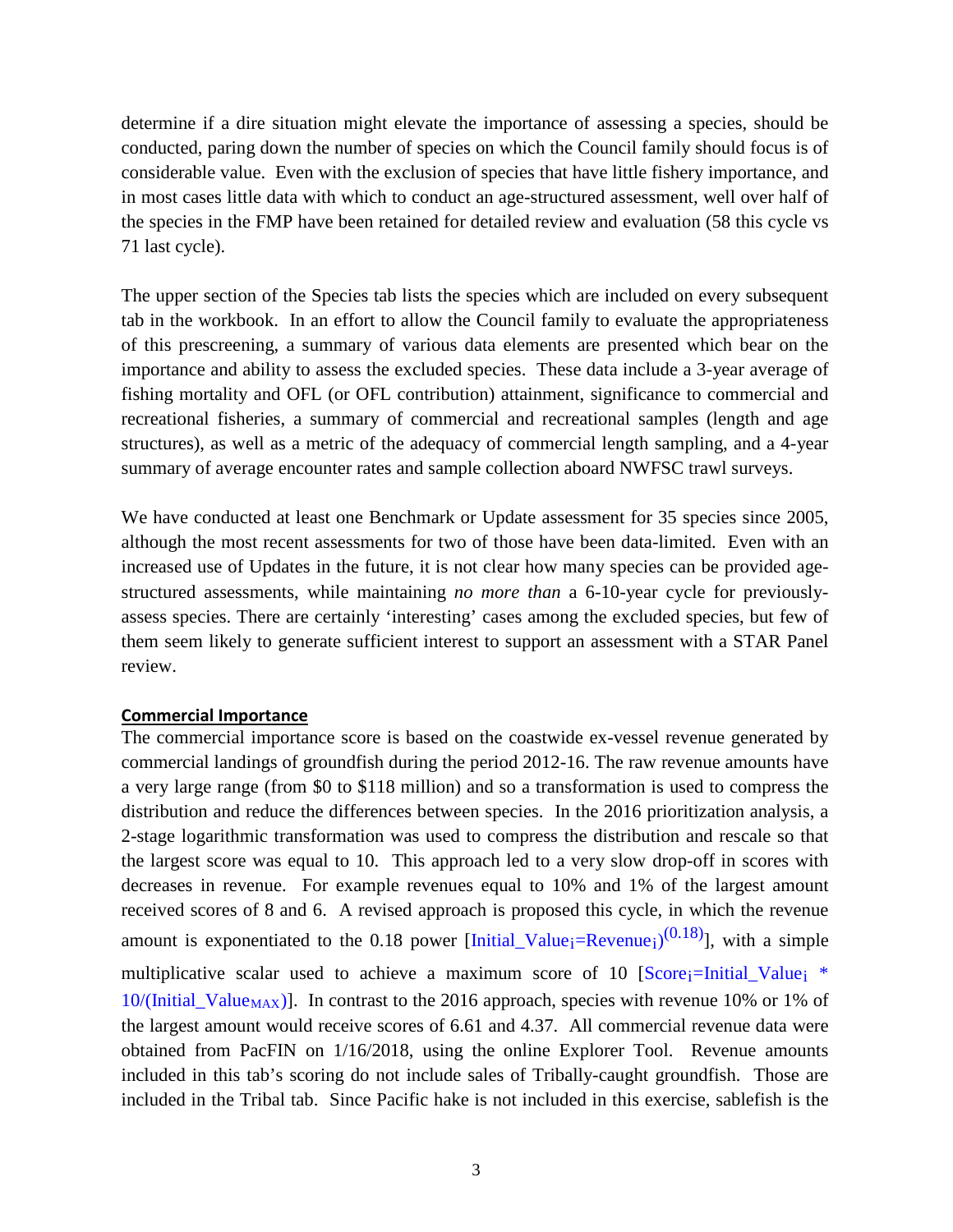top-scoring commercial groundfish, followed by Dover and petrale soles, shortspine thornyhead, and lingcod.

#### **Recreational Importance**

Recreational landings lack a measure of value that is equivalent to commercial ex-vessel revenue. In the absence of an equivalent metric, the approach implemented in 2016 relied on calculation of a "pseudo value" for the recreational landings of each species, which is calculated by multiplying landed catch amounts in each state by a set of state-specific relative weights, which serve the same function as prices. These weights were initially developed in collaboration with the state recreational representatives to the GMT in 2016. Additional input on the ranks and values of these weights was requested of the recreational representatives on the GAP that year. No additional solicitation of comments on the state weights for species was conducted this winter, however, input received at the March 2018 meeting, or soon thereafter, can be incorporated into the package supporting the Council's final selection in June. The pseudo values are transformed into Factor Scores using the same exponential transformation that is applied to commercial revenues in the previous tab. To the right of the main data section in this tab, the state-specific weights for species are listed in descending order. Amounts of retained recreational catch during the period 2012-16 were extracted from the RecFIN database on 1-5-2018. The top-scoring recreational species is black rockfish, followed by lingcod, vermillion/sunset rockfish, blue/deacon rockfish and California scorpionfish.

## **Tribal Importance**

Because of the importance of Tribal use of west coast groundfish species, the Subsistence category identified in the NMFS guidance document was expanded to include all Tribal fishing. Commercial revenue from landings by Tribal vessels was obtained from PacFIN concurrently with other commercial data. Those values were transformed using the process described above for commercial revenues, but to a maximum value of 7  $[Score_i=Initial\_Value_i * 7/(Initial\_Value_{MAX})]$ . The second part of the score (ranging from 0 to 3), representing the relative value of groundfish species to subsistence harvesters, was then added to produce a total Tribal Factor Score. Species that are important for subsistence users were initially identified using results from a survey conducted in support of an earlier habitat assessment initiative. Those initial scores were then submitted to Tribal representatives for review and modification. No further review was requested prior to the March 2018 Council meeting, but further comments are welcome. The top-scoring species for Tribal importance is sablefish, followed by yellowtail rockfish, Pacific cod, petrale sole, and lingcod.

#### **Constituent Demand and Choke Species**

This Factor includes two aspects of species importance that are less easily quantified through formulaic transformation of fisheries data. Constituent Demand is intended to capture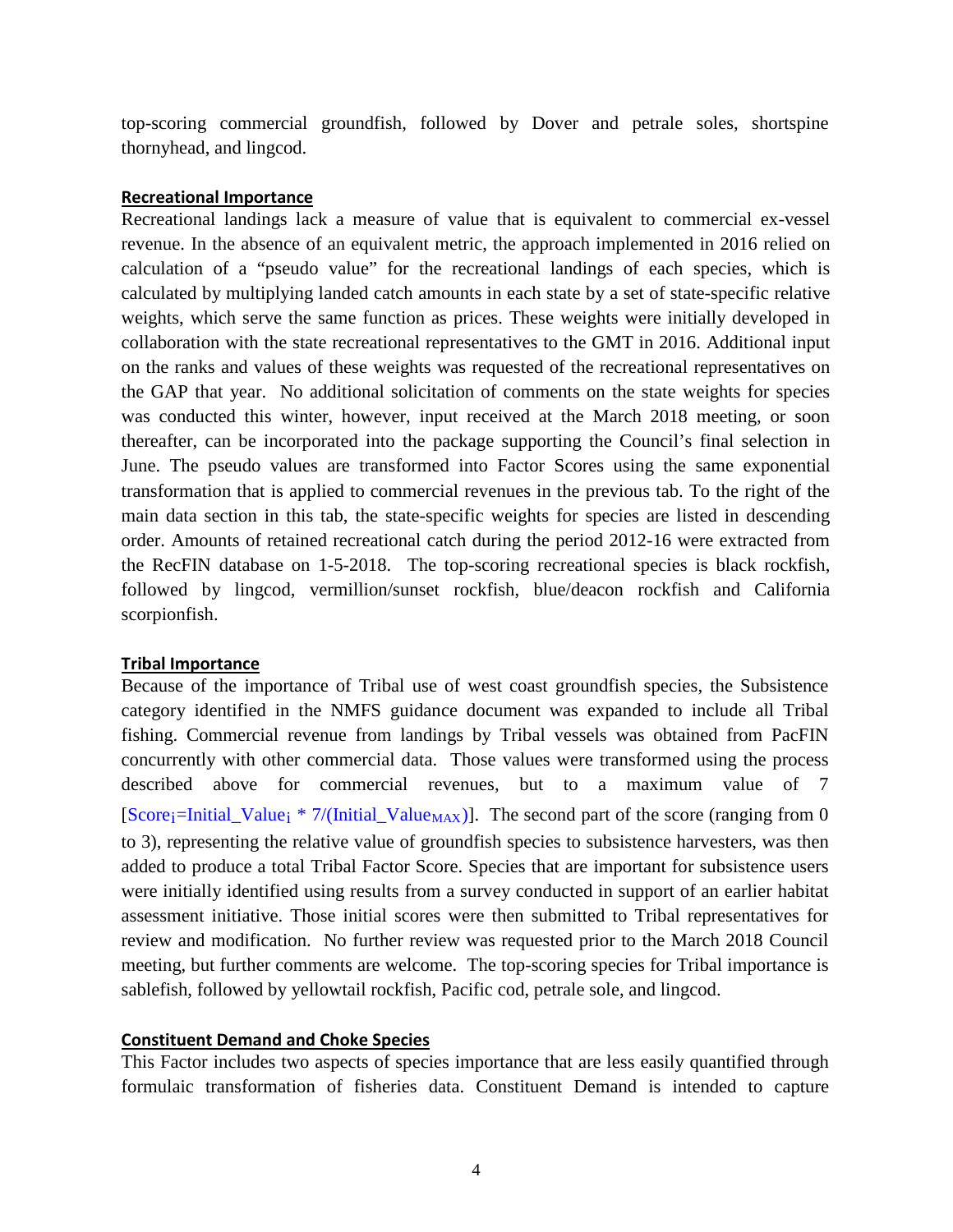elements of fishery importance that are not adequately captured by the scoring for the commercial and recreational fisheries on a coastwide basis. Four elements are currently reflected in the scoring of this component, two of which capture situations in which a species is considerably more important to a commercial or recreational sub-area or sub-fleet than is reflected in the coastwide scoring of those Factors. Scoring and ranks for the coast and subarea/fleets which support these determinations are shown to the right of Column G in this tab, along with additional columns in which the differences between the coastwide and subarea/fleet values are shown. Initial evaluation of the significance of differences is indicate by'\*' and '#' symbols in Column F, for the commercial and recreational fleets, respectively. Additional points were added to recently-rebuilt stocks whose near-term value to fisheries is considerably greater than is reflected by their 2012-16 catch histories on which fishery importance scores are based. These additions are represented by a '\$'. The last element (represented by '@') adds consideration where fishing industry concern was expressed for a species during the 2016 process. Input from the Council family and public regarding areas of importance or concern relevant to this tab is encouraged. The symbols assigned to Column F have been assigned 1 point each towards the Constituent Demand score, which is shown in Column E.

Choke-species scores are intended to capture the degree to which unavoidable bycatch of a stock acts as a constraint on the catch of other healthy species. The highest component scores for Choke species are assigned to rebuilding species. Higher scores reflect the need for greater effort by management or fishermen to restrict or modify fishing behavior/gear, resulting in higher harvesting or management costs and/or reduced harvest of co-occurring stocks. The overall Factor Score is the sum of the component scores for Choke Stock and Constituent Demand.

#### **Rebuilding Status**

This Factor provides another means of emphasizing the importance of rebuilding stocks, whose harvest amounts are commonly highly restricted. The highest score is assigned to species that are being managed under rebuilding plans and where spawning biomass is continuing to decline. The next highest score acknowledges the importance of completing the rebuilding process (stocks projected to rebuild by the next cycle) and permitting the relaxation of constraints that rebuilding has presented. Species with longer anticipated rebuilding times receive lower scores than those with shorter ones. Finally, since there is a lag between completing rebuilding and the effects on the stock's harvest levels, a score of 3 is provided to such stocks, as compensation.

This scoring of this Factor is informed by assessment results, rebuilding analyses, and fishing mortality estimates.

#### **Non-Catch Value**

In 2016, the workbook included a tab to include resource values that are not linked to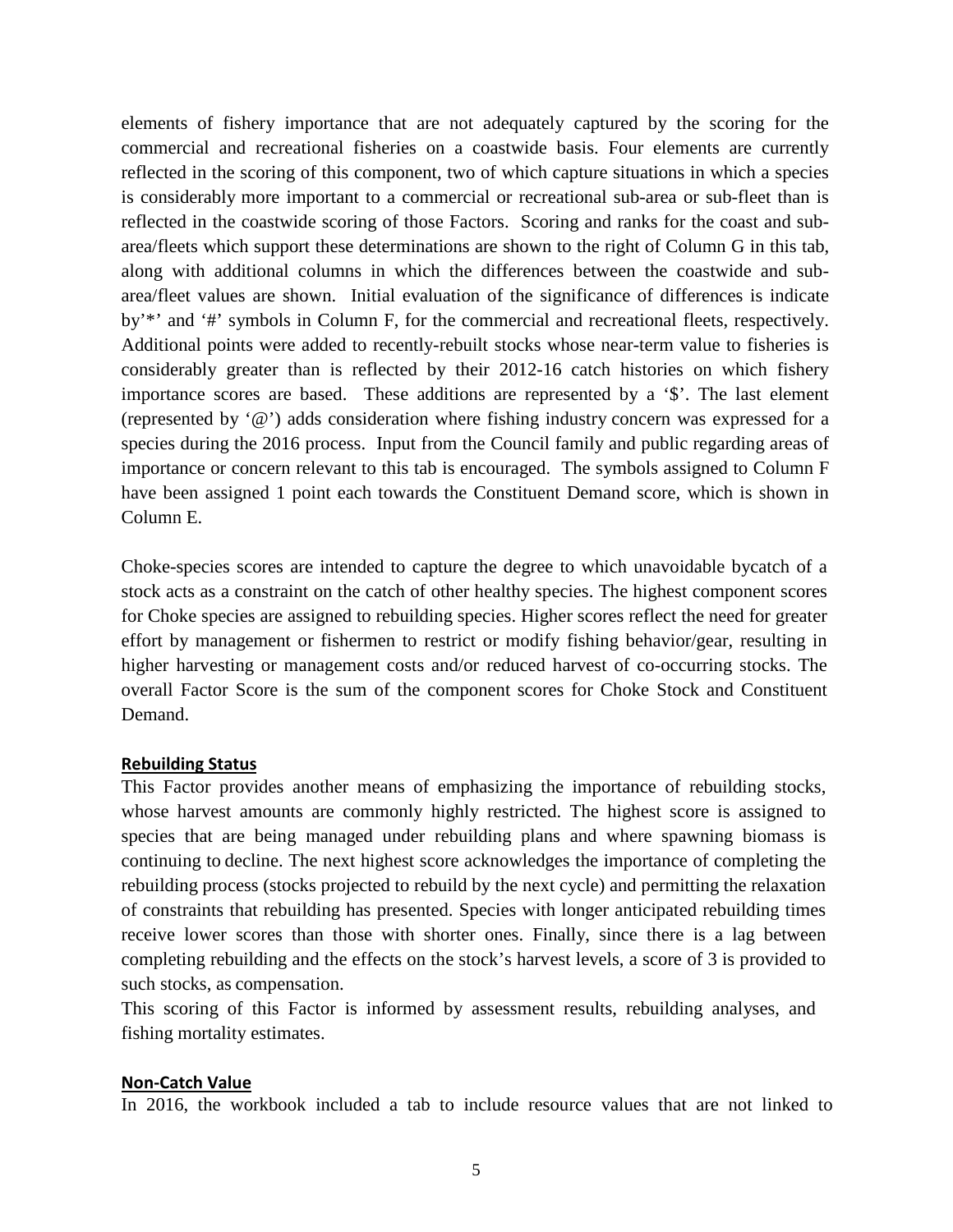consumptive use. However, the only traditional form of non-consumptive value which provided any basis for differentiating species was tied to *in situ* viewing of fish resources. Discussions with advisors in 2016 provided a broad consensus that the economic contributions to this region from scuba and snorkeling that are closely tied to viewing groundfish are minute, compared to the fishery values and other factors included in the analysis. Last cycle, this Factor received only 1% of the overall weighting. For 2018, this Factor was removed from the analysis.

#### **Relative Stock Abundance**

Holding other factors constant, scheduling an assessment in the upcoming cycle will be a higher priority for a stock that is more depleted than for a less depleted one, as estimated in the most recent assessment. Correspondingly, the highest scores for this Factor are assigned to stocks that are below the Minimum Stock Size Threshold (MSST), i.e. 'overfished'. Such cases are differentiated in the scoring by whether the spawning biomass trend is decreasing (10), stable (9), or increasing (8). As the ratio of current stock biomass to the unfished level increases, this Factor Score decreases. Depletion in the terminal year of the most recent assessment for each species was used as the basis for scoring. However, most groundfish species have not been assessed in a manner that provides an estimate of relative abundance. For those stocks, the PSA (or Vulnerability) score has been used to assign a Factor Score, with the most vulnerable receiving a score of 6, and the lowest assigned a score of 3. Scoring criteria are described and illustrated in columns G and H. The scoring criteria for this Factor were expanded from those listed in the Tech Memo, as part of increasing the maximum score to 10 points. To the right of the scoring criteria, two sets of columns show the stocks ordered by PSA score (with assessment-based depletion levels) and also by depletion level, within each of the three PSA categories used in the analysis. As demonstrated in the last set of columns, it is a tremendous credit to the Council that the most recent assessment for every groundfish species (that has been assessed with an age-structured model) has estimated the spawning potential to exceed the Minimum Stock Size Threshold in the assessment's terminal year, and that the average depletion ratio for even the most vulnerable group of assessed species is estimated to be 50%.

## **Relative Fishing Mortality**

In a similar fashion to stock status reasoning, it will be a higher priority to assess a stock whose fishing mortality represents a larger percentage of its Overfishing Limit (OFL), all other things being equal. Here, again, the scoring criteria were expanded from those listed in the Tech Memo, to better capture varying levels of concern that might arise due to harvest. Those criteria are listed and illustrated in columns I and J. Fishing mortality estimates developed by the West Coast Fisheries Observer Program were averaged over the 2014-16 period, and then divided by the average OFL (or OFL contribution) for each stock over the same period, to calculate the ratio used to score this Factor.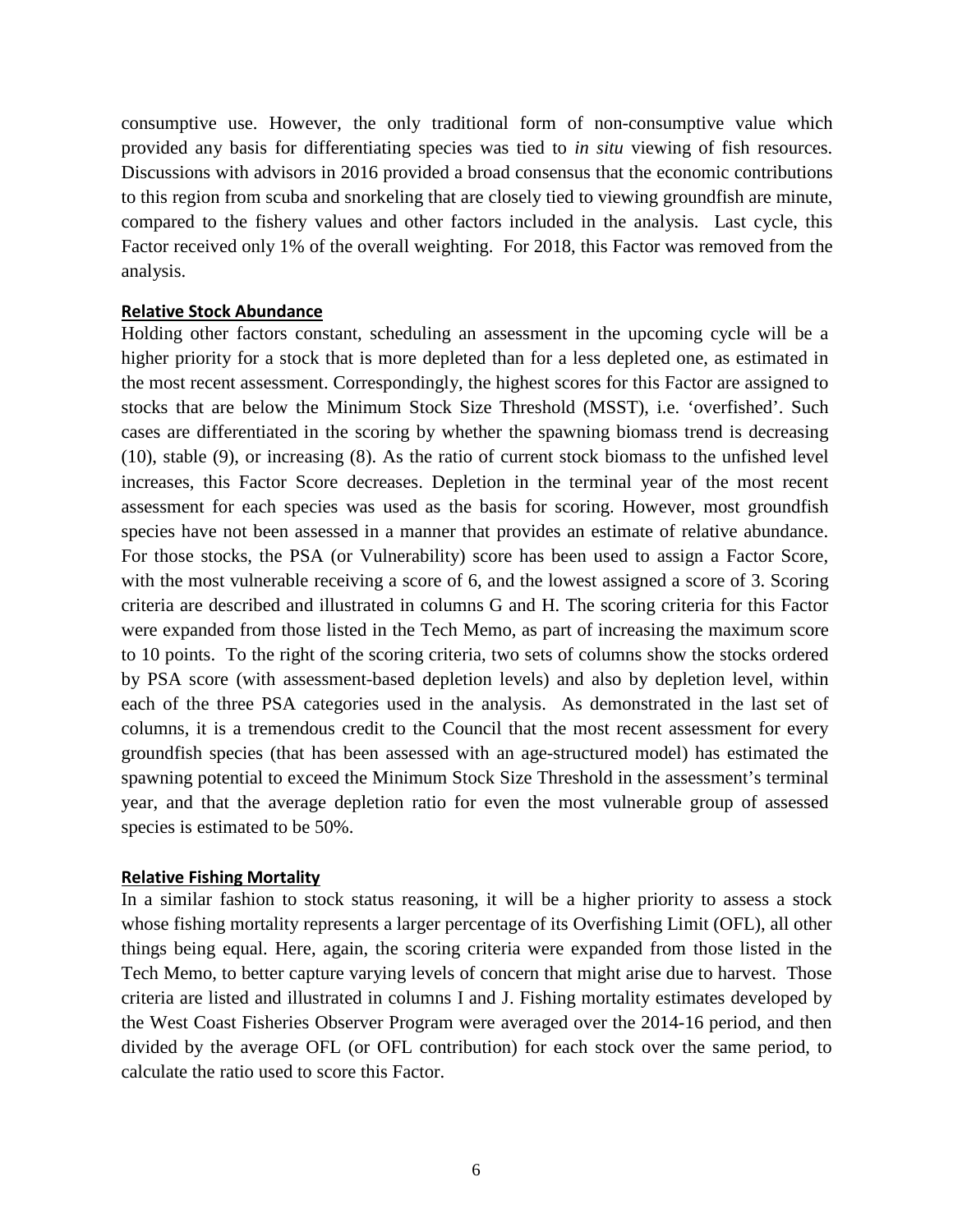For the group of species that had individual OFLs, petrale sole had the highest ratio of fishing mortality to OFL over this period, at 89%. Of the species managed as part of assemblages, the only one with an OFL contribution greater than 35 mt than was near its OFL contribution was vermillion/sunset rockfish, which exceeded its by 7%, or 19 mt, over the 3 years. Squarespot rockfish mortality nearly doubled its 11 mt OFL contribution and received the highest score for this Factor. A number of species, many with no, or very small, OFL contributions also had small tonnage overages. Most of these were among the species removed from the detailed prioritization analysis.

## **Ecosystem Importance**

This Factor is new to the analysis this cycle. Ecosystem importance scores are intended to describe the relative importance of each species to the trophic dynamics of the California Current ecosystem. We based the ecosystem importance scores on an Ecopath model for the California Current ecosystem (Koehn et al. 2016). Importance scores have a top-down and a bottom-up component, which are summed. First each species was matched to the corresponding functional group from the Ecopath model, and the proportional contribution of each species to the functional group was calculated using the OFL contributions from the Fishing Mortality tab.

The top-down component describes the importance of the species as a predator of managed or protected species in the California Current ecosystem. We represent this as an index of the proportion of total consumption in the ecosystem that can be attributed to each species. The score is the product of 1) the proportion of the functional group's adult diet consisting of managed or protected species, 2) the functional group's total consumption rate (QB\*B defined in Ecopath), 3) the proportion of the functional group that consists of the species (calculated from the OFL percentages). The product is then divided by the summed total consumption of managed or protected species. We then re-scale that proportion using all the functional groups in the Ecopath model (not just groundfish) to range from 0 to 10.

The bottom-up component describes the importance of the species as a prey species to predators in the ecosystem. We used the proportion of total consumer biomass to represent the contribution of each species. This index has been used by others to describe the importance of forage species to ecosystem dynamics (Smith et al. 2014). This is labeled as the 'Proportion of species available for consumption', in the spreadsheet. We calculated the index value for each species in the prioritization, using biomass from the Ecopath model and attributing it to each species using the OFL percentages as we did with the top-down score. Because juvenile life stages of groundfish may be more important prey items than adult, we added apportioned biomass from the four juvenile fish groups in the Ecopath model (juvenile rockfish, juvenile flatfish, juvenile thornyhead, and juvenile roundfish) to each of the relevant species biomasses. The species biomass was divided by the total consumer biomass from the model (all functional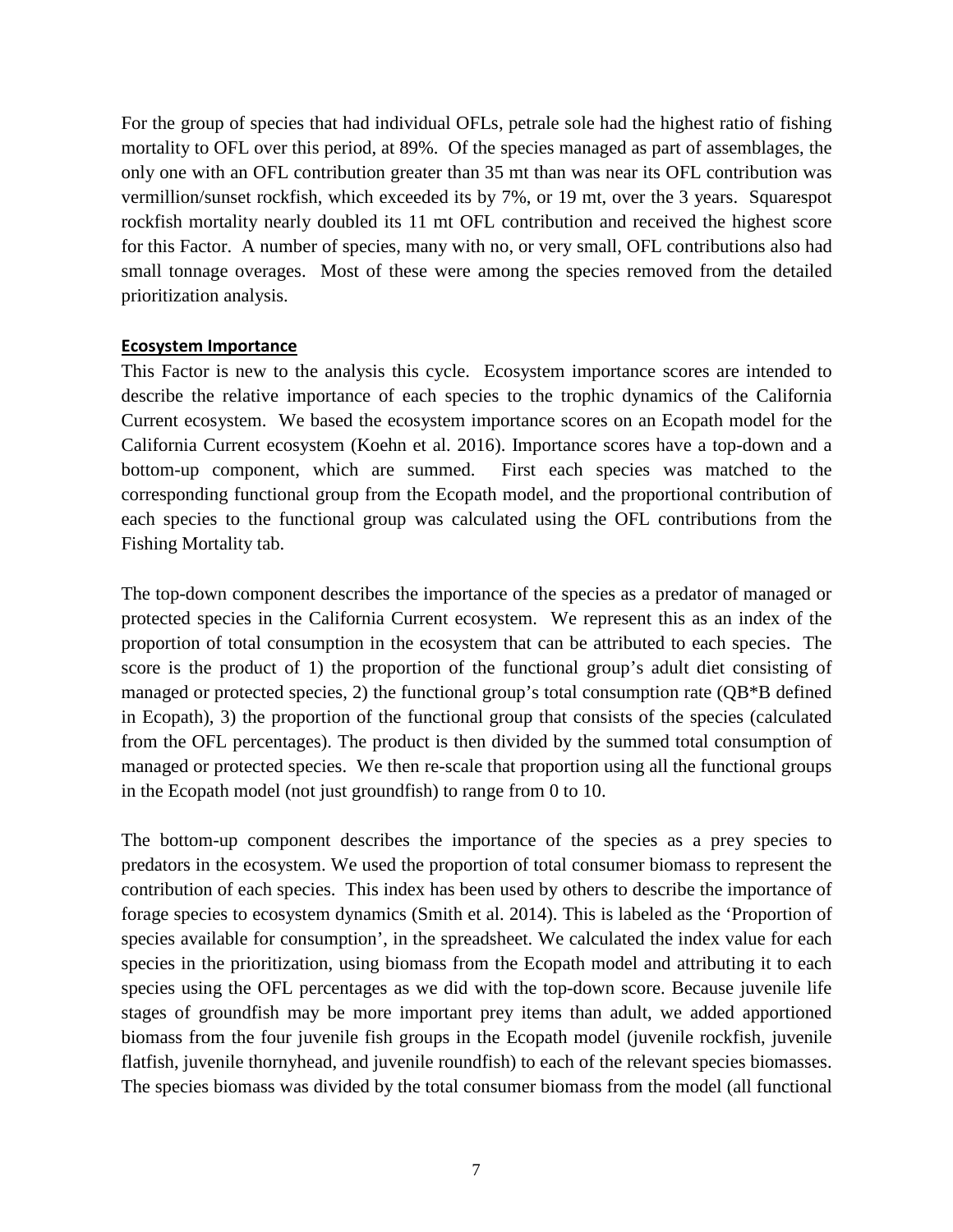groups summed except phytoplankton and detritus). These percentages were then scaled to the ecosystem by dividing by the most abundant consumer functional group and rescaled to range from 0 to 10.

We combined the top-down and bottom-up scores by summing the ecosystem-scaled scores. Last, we re-scaled the summed ecosystem importance score to range between 0 and 10. The top-down scores were higher for the groundfish than the bottom-up scores, which meant that the top-down scores were more influential in determining the total ecosystem importance score.

There were two species that could not be attributed to a functional group from the Koehn et al. model: California scorpionfish, and pacific cod. In the absence of information, we assigned these species the median top down and bottom up scores for all groundfish that were present in the model.

The groundfish top-down scores were much higher than the bottom-up scores, illustrating that in general, the groundfish species are likely more important as predators than prey in California Current ecosystem. For reference, the five highest top-down scores in Ecopath model were calculated for Hake, Dogfish, Sea Lions, Sablefish, and Arrowtooth flounder. The five highest bottom-up scores at the ecosystem-scale were for benthic infauna, euphausiids, mesopelagics, copepods, and epibenthic invertebrates. Hake was ranked 6th for bottom-up scores.

## **Relevant New Type of Information Available**

As new types/sources of useful information or methods become available for a species, the value of conducting a new assessment for it increases. The scoring of this Factor has been broken down into four categories. The first involves the Bayesian prior for the steepness parameter used to inform stock productivity in rockfish assessments, which increased steadily from 2005 through 2011, and has been fairly stable since. Many of the stocks that received the most points in this category 2 years ago were assessed in 2017. In 2016, only stocks that had previous assessments that used a steepness prior received points in the category. Smaller point amounts have been awarded to previously unassessed rockfish, this cycle, based on the potential for any future assessments to benefit from the availability of this prior information.

The next two categories are for new sources of trend information and for information, such as length, age, or maturity information that help inform stock structure or population dynamics in an assessment. Although these categories are intended to focus on new *sources* of information, some points have been assigned where there are significant amounts of new data from existing sources since the last benchmark or update, as well as to species without major assessments. Points are assigned in the last category where issues/problems identified during the review of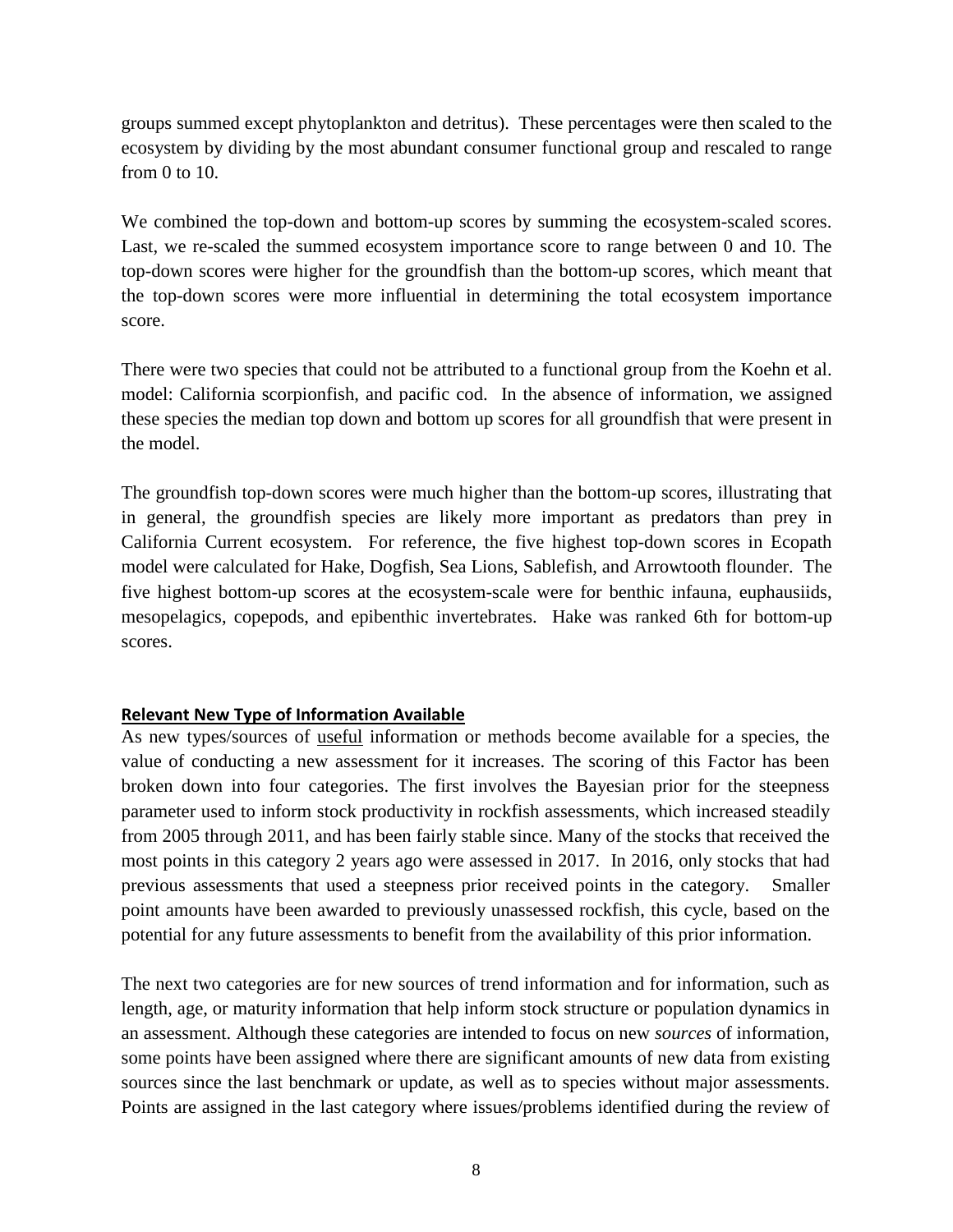prior assessments can now be addressed through the inclusion of newly available data or methods. This Factor includes information from prior assessments, summaries of composition and other data collected from surveys and fisheries, along with review statements by STAR Panels or the SSC.

#### **Assessment Frequency (**Years since last assessment, relative to Target Frequency**)**

This Factor is focused on trying to quantify the extent to which a stock is "due" or "overdue" for an assessment, in a manner that reflects the urgency of conducting an assessment during the upcoming cycle. This Factor is dictates the ability of the process to elevate species from mid-lower ranks to higher ones in a desirable, cyclical manner across several biennial periods. Even if all of the other Factor scores remain the same, ideally the scoring and weighting of this Factor lead to lower ranks for stocks that have recently been assessed, allowing other species to rise into the selection spotlight. This functionality assumes greater importance this year, as the Council begins to look forward to the following cycle (2021), in an effort to increase the lead-time for addressing data needs for future assessments. In order to improve cycling performance, and avoid having the same group of species routinely ranked in the top 15 or 20 species, this Factor was modified more than others since 2016.

The first step in this process involves the calculation of a target assessment frequency for all stocks that have had a benchmark assessment. As described in the NMFS Tech Memo, the mean age of harvested fish serves as the starting point, which is then modified by a regional multiplier. In the case of Pacific coast groundfish, there is more than a 10-fold difference in the mean age of fishery catch, so part of the initial adjustment serves to compress the range of the distribution to that it is more useful for calculating target frequency.

This transformed mean-age value is then modified, based on each stock's recruitment variability (using the sigma-R value from the last assessment), the overall importance to fisheries (using the weighted sum of Fishery Factor Scores, as shown in columns R-U of the Factor Summary tab), and the ecosystem importance score, as described in the previous section. For each of these variables, a species is assigned a value of 1, 0, or -1, which is added to modified mean catch age. For recruitment variability, species with sigma-R values greater than 0.9 exhibit a high degree of variability, and receive a value of -1. Low variability species (with sigma-R values below 0.3) receive  $a +1$ , with others receiving values of zero. For the Fishery and Ecosystem Importance scores, the top-third of each receive a -1, the bottom-third  $a +1$ , and the rest zero. The sum of these adjustments appears in Column K, and is rounded to the nearest 2 years in Column L. In order to promote turnover of the species appearing in the overall top-15, no species was assigned a target frequency of less than 4 years. This is a change from last cycle. The initial score is calculated as the difference between the years since the last assessment and the target frequency (with a minimum or zero).

The guidance in the Tech Memo calls for points to be added to a species once its years since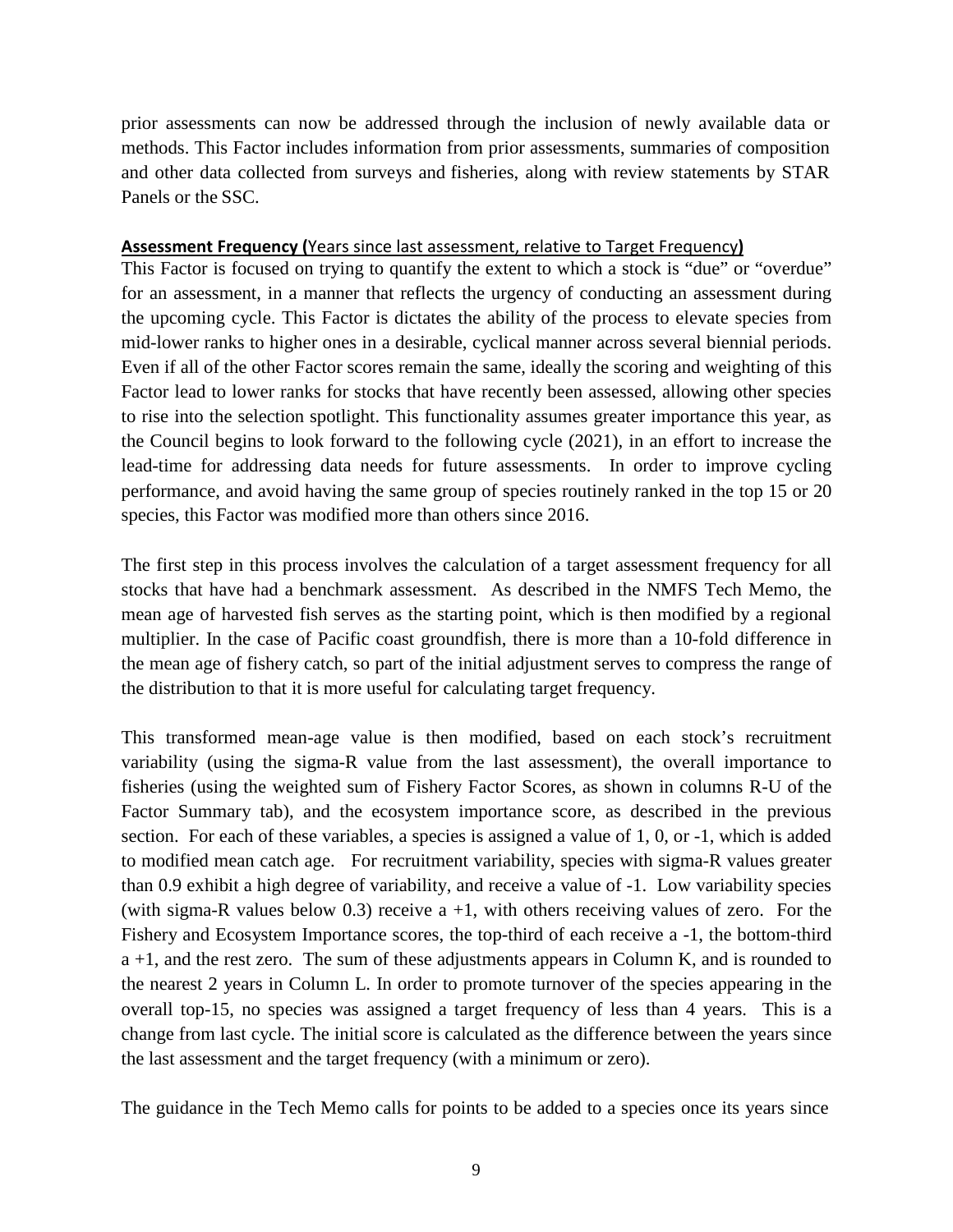the last assessment exceeds its target frequency. In order to promote assessing species at their target frequencies, points now start accumulating when the target frequency equals the years since the last assessment. In an effort to better reflect Council selection decisions of the past decade, a value of 2 was subtracted for any stock that was assessed in the previous cycle. This makes it harder, but not impossible for a species to return directly to the top-20 in the first cycle after having been assessed.

In the process of calculating the scientific-uncertainty buffer which separates the ABC from the OFL, the element describing assessment uncertainty (sigma) has been used in a manner that ignores the age of the assessment. The SSC began reviewing research in August 2017 related to determining how much this uncertainty increases over time, due to events that were unknown at the time of the assessment. This research continues and it is anticipated that the SSC will recommend an approach for increasing sigma with assessment age, at least by the time the next annual specifications process begins. Not knowing what form those increases will take, a point was added to the score of all species whose last assessment was no more recent than 2009.

Finally, discussions with Council staff identified another potential source of relevant information bearing on the urgency with which a new assessment might be needed for a species. As part of its review of each assessment, the SSC routinely comments on whether the next assessment for that species can be an update, or should be a full assessment. Normally, an 'update' recommendation implies that there were no major structural or data issues that could not be addressed during the review. Sometimes a recommendation that a 'full' come next may mean that it has simply been quite a while since there was an opportunity to rebuild the assessment from the ground up, and fine-tune the functioning of all elements. In other cases, however, particularly when a full assessment has just been reviewed, the judgment that the next assessment should also be a benchmark reflects the presence of unresolved data and/or modeling issues that will require the focus and freedom afforded a full assessment. Accordingly, the recognition that an assessment was highly uncertain, or that some aspects of the model did not fit harmoniously with others, or that aspects of the data require additional work, carries the concern that the next assessment could result in notably different status and harvest conclusions. Based on this rationale, 1 point was subtracted from the score of all Update-next species, as long as the last assessment was less than 6 years old.

Following all of these modifications to the base scores, a stock's score is capped at a value of 10.

Species that have either never received a benchmark assessment, or those where the SSC has rejected the benchmark (either at the time, or later) are treated differently, since there usually is no existing basis for knowing the mean age of the catch. As in 2016, all of these stocks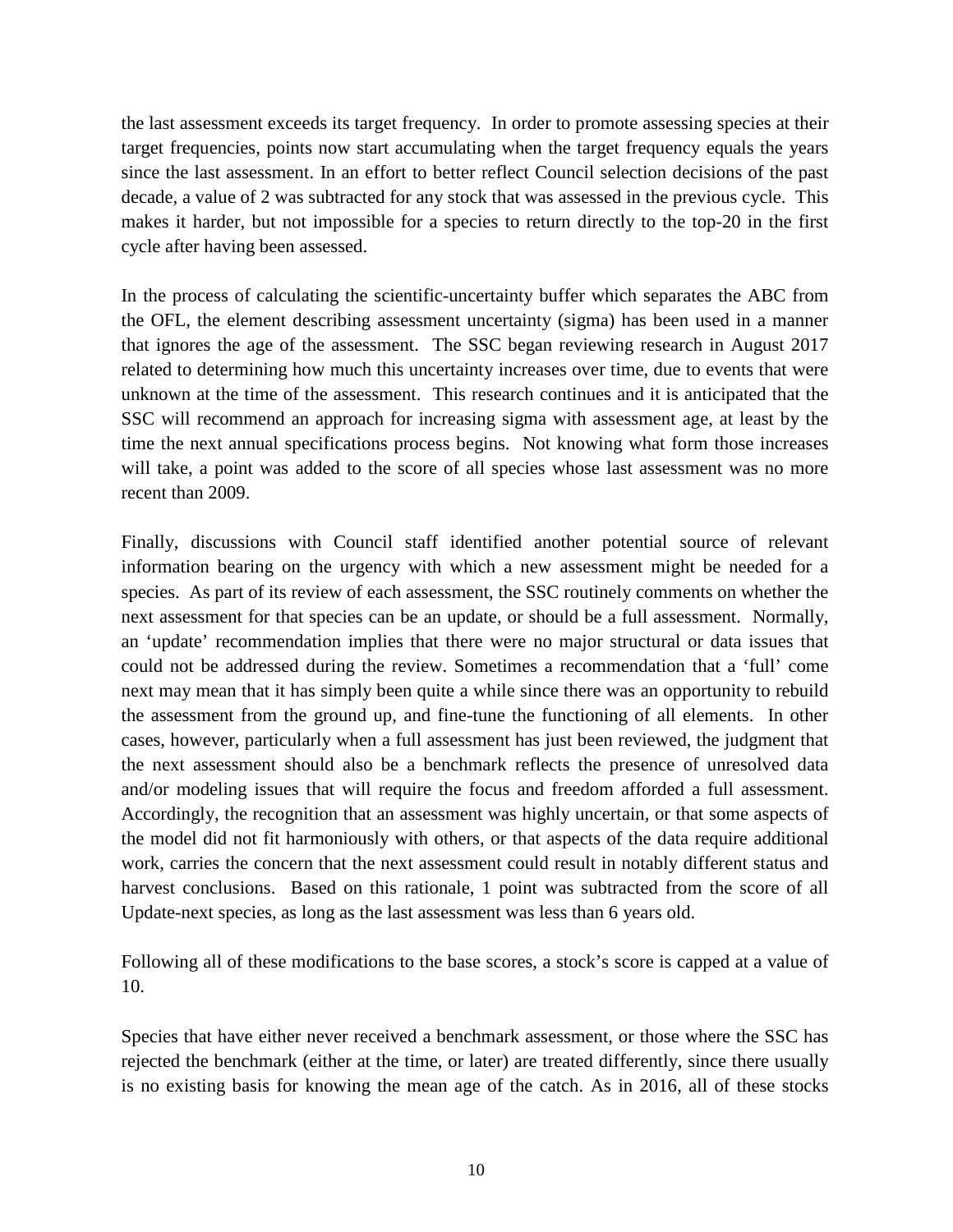were assigned a score of 4. Because all of these stocks had both Fishery and Ecosystem Importance modifiers this cycle, a new approach utilizing this information was implemented. Accordingly, the sum of these two modifiers was subtracted from the base value of 4 points for these species. For example, a stock in the upper-third of both would have a score of 6 (Pacific cod), while one in the bottom-third would have a score of 3. Histograms of target frequency and Factor Scores are provided to the right of the Ranks, in this Tab.

Further exploration will likely be required to achieve desirable, longer-term performance. However, what constitutes 'desirable' performance should be the topic of discussion for the Council and its advisors. There are real limits on how many assessments of different levels of complexity and review. Transitioning to an assessment mix which contains a larger share of more-expeditious Update and Data-Moderate assessments may require changes in Terms of reference that permit more assessment freedom than is currently afforded. What are the expectations for how frequently species will be assessed? How many assessments of various types will the Council family satisfied with? Given recent experience, future reliance on a benchmark-heavy process will almost certainly result in a reduction in the number of species that have assessments that are better than data-poor and no more than 10 years old.

#### **Trawl Survey Trends**

This section has not yet been updated since 2016. An update including 2016 data will be submitted as part of a supplemental package for the March meeting. Data from 2017 are expected to be available in time for inclusion in the final package for June.

## **Assessment Calendar**

A 2019 calendar, in the next-to-last tab, highlights the Council meeting schedule, holidays, briefing book deadlines relevant to assessments, and possible weeks for scheduling STAR Panels. Please note that assessments reviewed in some possible weeks prior to the June Council meeting would not be presented to the SSC and Council until September. A condensed 6-month version of this calendar in provided in Table 1 of this attachment.

#### **Stock Assessment History**

The last tab of the workbook contains a tabular summary of west coast groundfish assessments conducted since 2003, by year, assessment type, and species (excluding Pacific hake, which has been conducted annually). Each stock's depletion ratio, as estimated in the most recent assessment, is also indicated. Periods during which species were in rebuilding status are highlighted in pink.

#### **Factor Summary**

All of the Factor Scores are assembled in columns F-O of this tab, with the proposed Factor Weights being found in row 7 of those columns. The products of the Factor Scores and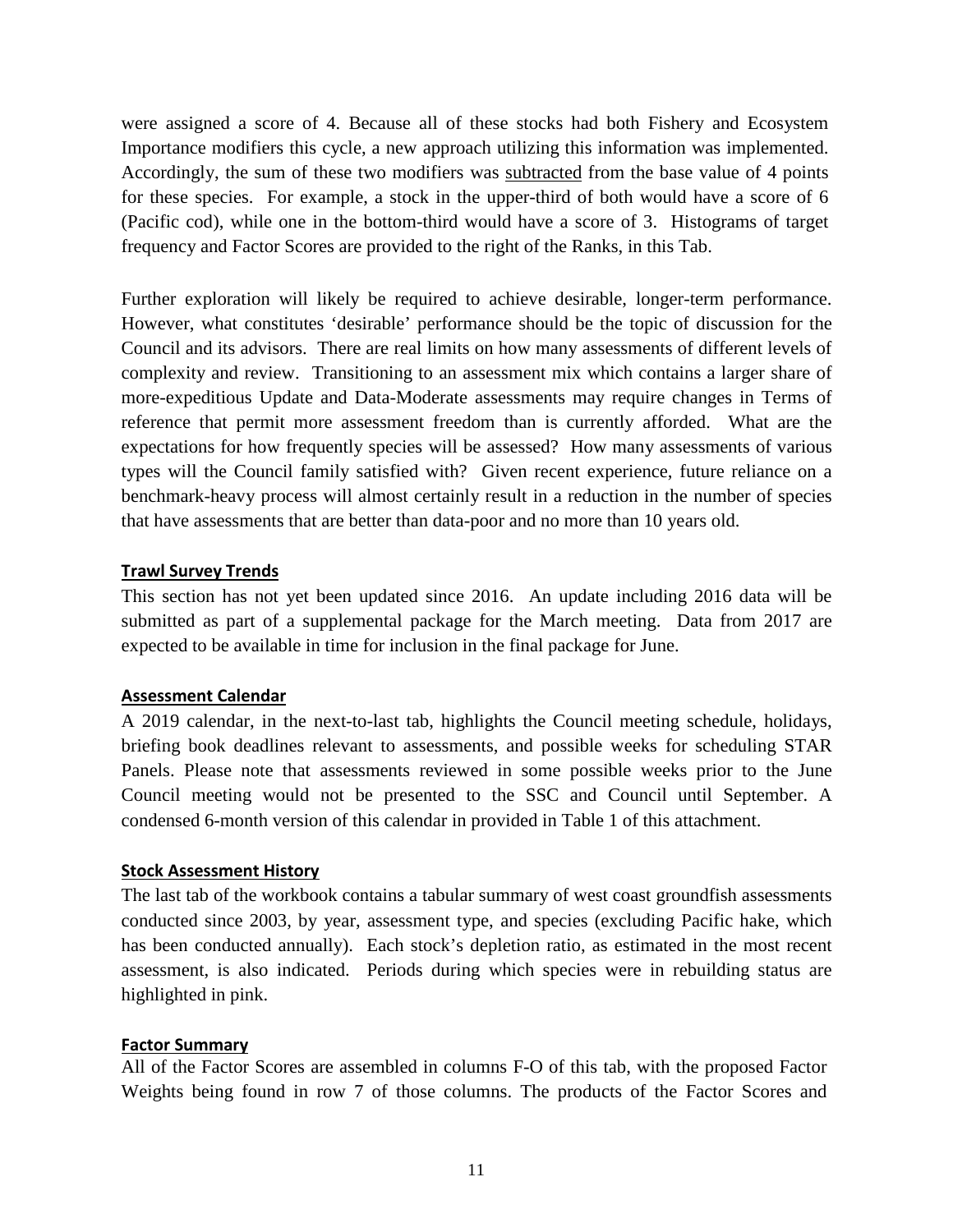Weights are found in columns R-AA, and are summed into a total weighted score in columns C and AC, with the ranks across species in the adjoining columns.

Sablefish, last assessed with an update in 2015 (and benchmark in 2011), emerges as the highest-ranked species for 2019 in the current analysis. Longnose skate, unassessed since 2007, checks in at #2, with big skate nearby at #13. Time-intensive production ageing is scheduled to begin shortly for both of these species (for the first time on this coast). Four species that are all important to both commercial and recreational nearshore fisheries are next. Gopher and vermillion rockfishes and cabezon have not been assessed since before 2010, and the vermillion assessment was not accepted by the SSC for use in managing the fishery. Black rockfish was assessed using 3 state-level models in 2015 and each of these faced data and modeling challenges. Whether the issues that were noted by reviewers could be more successfully addressed in 2019 should be a topic for SSC and Council consideration.

Pacific cod is ranked #7. This is a species which is of considerable importance to commercial and tribal trawl fisheries in the north coast. The next three species are all important in California: brown and copper rockfishes, which both had data-moderate assessments in 2013, and cowcod, which appears to be nearing the end of its rebuilding, and hasn't been assessed since 2013. Then, after petrale and Dover soles and big skate, six nearshore and slope rockfishes round out the top-19.

The weights assigned to Factors reflect an iterative process, starting from the final weights used in 2016. The change in the fishery scoring formulas allowed the Commercial weight to be lowered, which also helped to create room to add weight to the new Ecosystem Factor. The weight for the Assessment Frequency Factor was also increased from 2016, in order to promote inter-annual cycling of species.

## **Conclusion**

The data and analysis contained in Attachment 2 provide a substantial amount of information to digest. A few additional pieces will be submitted as supplemental materials for the March meeting. These will include:

- An additional workbook tab which combines the final rankings that summarizes data availability for each species,
- Discussion focusing on data and other constraints/opportunities associated with assessing individual high-ranking species,
- Updated survey trend information for many species, through 2016,
- One or more additional workbook tabs focused on identifying high-ranking species for assessment in 2021.

Playing the prioritization analysis forward to 2021 will most likely only involve changes to two Factors: Assessment frequency and New Information. Changes to both of these sheets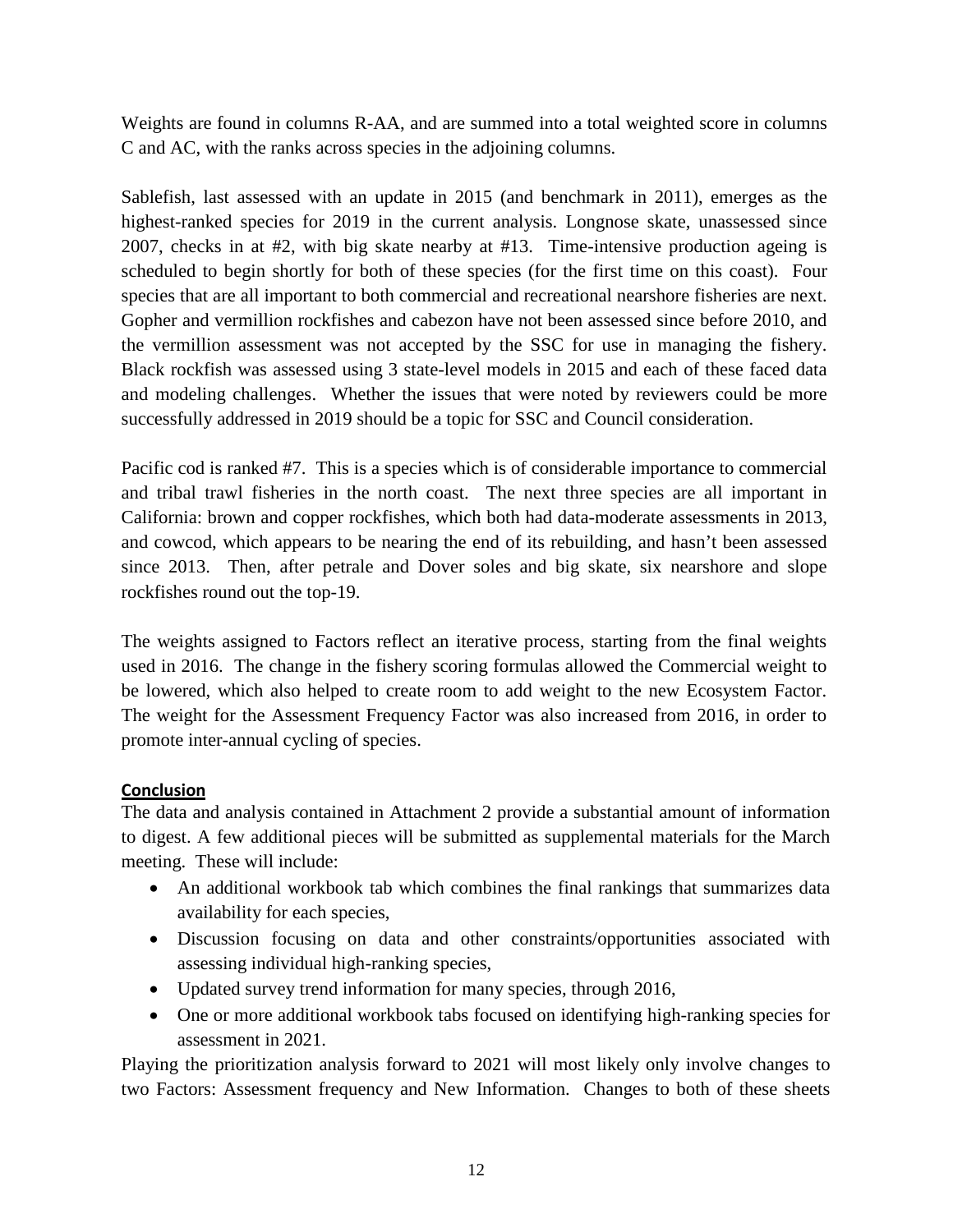will depend on which particular species are assumed to be selected for assessment in 2019, and so more than one scenario may be developed to illustrate the effects of some alternative 2019 choices.